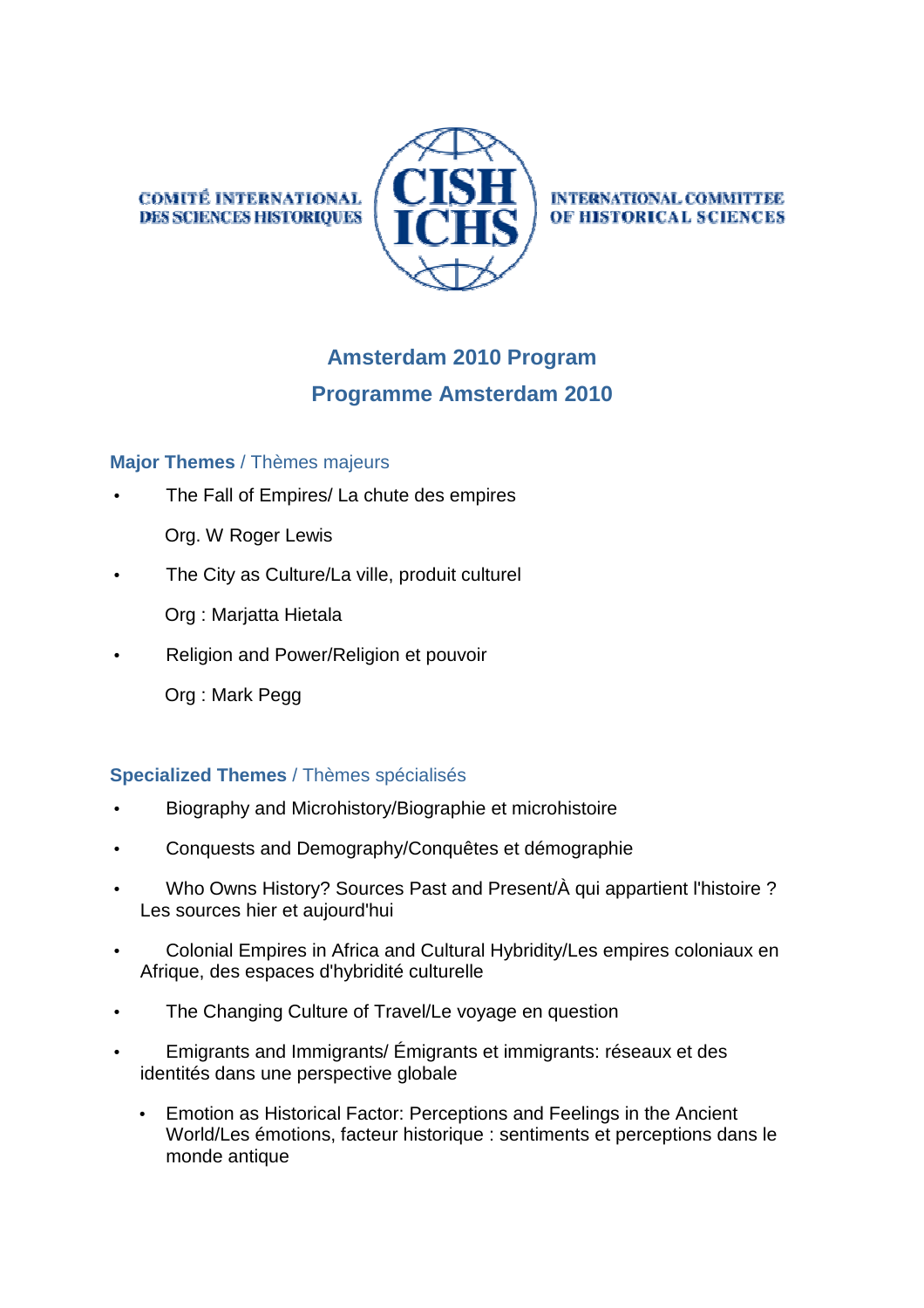- The Book in a Transcultural Perspective/Le livre dans une perspective transculturelle
- Nation-building in the 20th-Century Islamic World
- Consumer Society and Economic Change/Société de consommation et changement économique
- "We are what we eat and what we wear": Food and Clothing in History/ "Nous sommes ce que nous mangeons et ce que nous portons." Nourriture et vêtements dans l'histoire
- Social History of Credit/Histoire sociale du crédit
- National Identity and Hegemonic Memory/Identité nationale et mémoire hégémonique
- Frontiers and Boundaries/Frontières, confins et limites
- History and Human Rights/histoire et droits de l'homme
- Sexual Violence: History, Cultures, and Representations/La violence sexuelle : récits, cultures et représentations
- New Republics: Nation-building in 19th-Century Latin America/Républiques nouvelles : construction de nations en Amérique latine au XIXe siècle
- Higher Learning in Islam, Judaism, and Christianity/Etudes supérieures dans les mondes de l'Islam, du judaïsme et la Chrétienté
- Religion and Society in Premodern South East Asia/Religion et société dans l'Asie du Sud Est prémoderne
- Towards a World History? Social Policies and Politics in a Globalized World/Vers une histoire mondiale? Les politiques sociales dans le monde

# **Round Table Themes** / Tables rondes

- Slavery: The State of the Question/ L'esclavage : un état de la question
- History and Ethics/Histoire et éthique
- Tolerance before the 18th Century/La tolérance avant le XVIIIe siècle
- Conflicting Memories of Colonization/Les mémoires contrastées de la colonisation
- Astronomy and Astrology in Antiquity and the the Middle Ages/Astronomie et astrologie dans l'Antiquité et au Moyen-Âge
- Imago Mundi: Mapping the World/Imago Mundi, cartographier le monde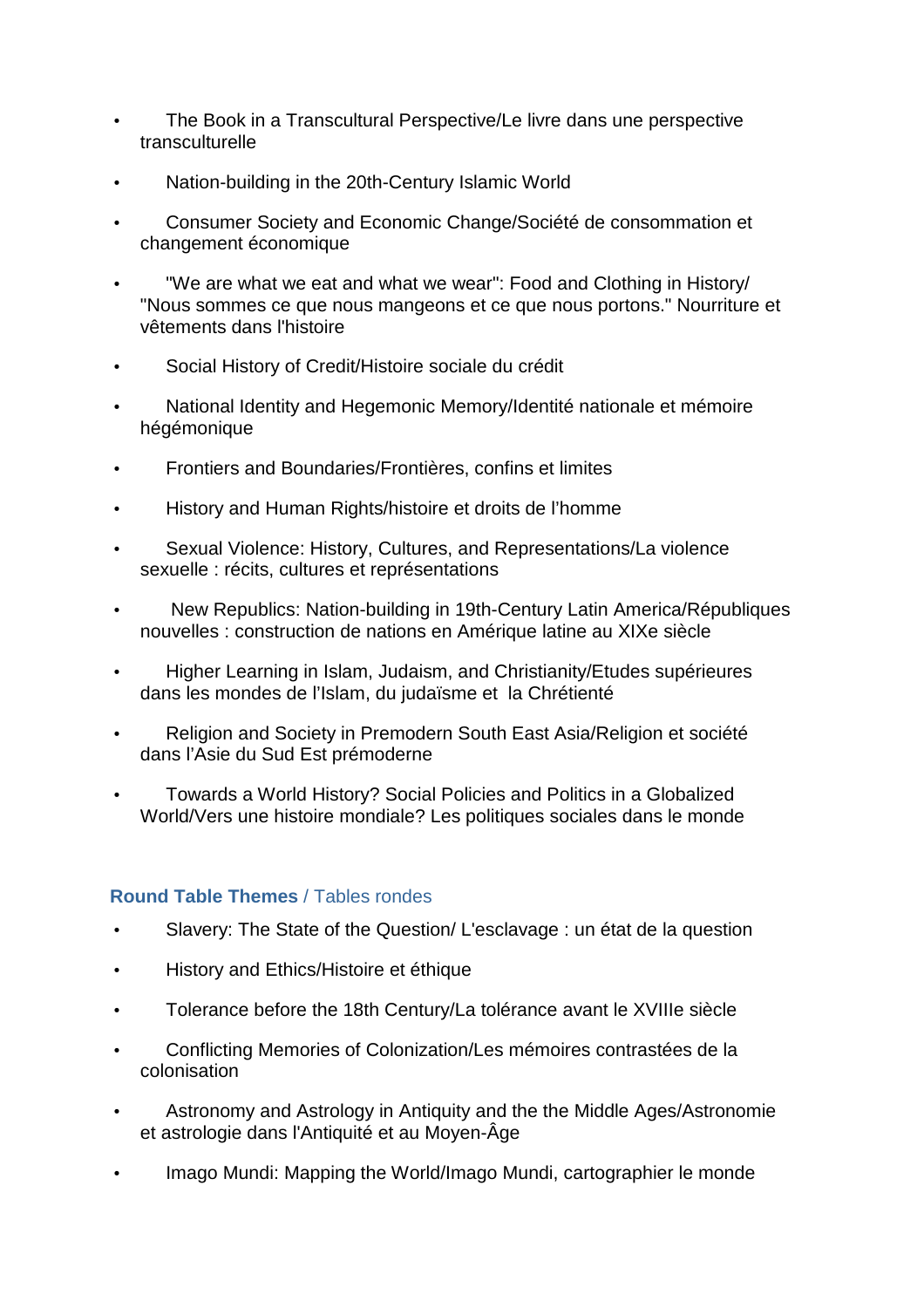- Is There a Global Approach to History?/ Une approche globale de l'histoire est-elle possible?
- The Rights of the Dead / Les droits des morts
- The Public Sphere: The Uses of a Concept/ La sphère publique : les usages d'un concept
- Urban Violence, Casual and Extraordinary/Violence urbaine, banale et extraordinaire
- Ethnic Diversity, Cultural Exchanges, and Identity in Ancient and Medieval Societies/Diversités ethniques, échanges et identité culturelle dans les sociétés ancienne et médiévale
- The Confrontation of Oral and Written Cultures/ La rencontre des cultures orales et écrites
- Female Iconic Representations of Collective Identity/Représentations féminines de l'identité collective
- Women and Learned Culture / Les femmes et la culture savante

#### **Joint Session Themes/ Sessions conjointes**

- Gender and Education International Standing Conference for the History of Education / Commission internationale pour l'histoire des Universités.
- City, Knowledge and Communication Commission internationale pour l'histoire des villes / Comité national de **Belgique**
- Humanism in History International Commission for the History and Theory of Historiography / Verband der Historiker und Historikerinnen Deutschlands
- Political History of Historiography Société suisse d'histoire / Giunta Centrale per gli Studi Storici
- Images, Mass Media, and History InternationalCommission for the History and Theory of Historiography / Japan National Committee / International Standing Conference for the History of Education / Commission Internationale pour l'histoire des universités / Société internationale pour la didactique de l'histoire
- National Histories and the Globalization of History International Standing Conference for the History of Education / Commission Internationale pour l'histoire des universités / Société internationale pour la didactique de l'histoire